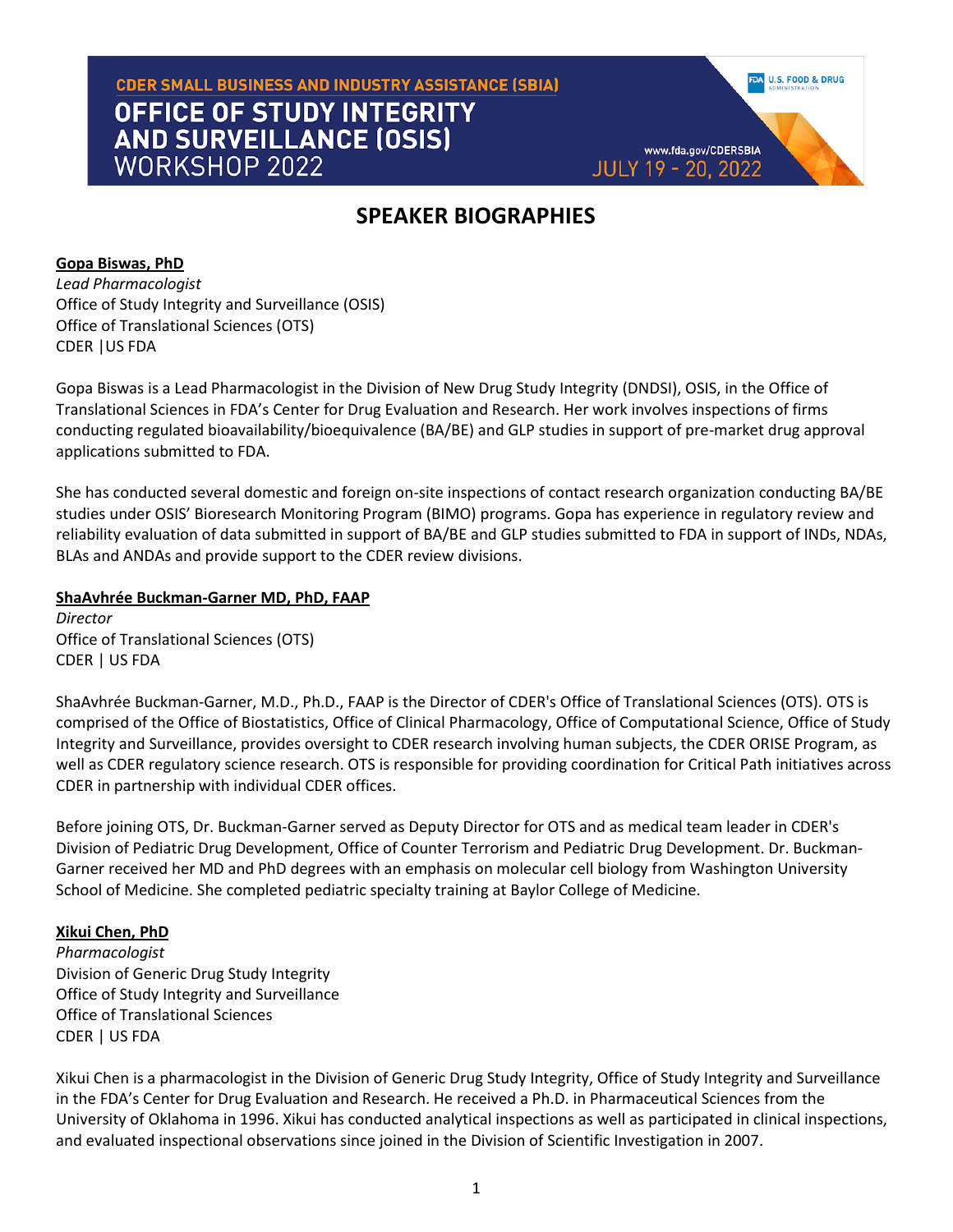**Zhou Chen, M.D., PhD** *Team Lead* Office of Study Integrity and Surveillance Office of Translational Sciences CDER | US FDA

Dr. Zhou Chen is the team lead for the GLP team in the Division of New Drug Study Integrity in the Office of Study Integrity and Surveillance. He received his PhD degree in Medical Sciences from Texas A&M University in 1994. He joined FDA/CDER in 1998 and has experience working as a pharmacology/toxicology reviewer in CDER OND and performing GLP and Animal Rule study inspections in CDER OSIS.

#### **Monica Javidnia, PhD**

*Staff Fellow* Division of Generic Drug Study Integrity Office of Study Integrity and Surveillance Office of Translational Sciences (OTS) CDER | US FDA

Monica Javidnia is a Staff Fellow in the Office of Study Integrity and Surveillance, Division of Generic Drug Study Integrity in the FDA's Center for Drug Evaluation and Research. She earned her Ph.D. in Pharmacology from Georgetown University and has experience in the conduct and review of clinical and analytical studies. Monica also has a special interest in drugs and biologics for neurodegenerative diseases.

### **Sean Kassim, PhD**

*Director* Office of Study Integrity and Surveillance (OSIS) Office of Translational Sciences (OTS) CDER | US FDA

Dr. Kassim is the director of the Office of Study Integrity and Surveillance (OSIS) in the Office of Translational Sciences (OTS) in FDA's Center for Drugs (CDER). OSIS oversees bioequivalence and bioavailability studies and non-clinical laboratories in support of pharmaceutical development, as part of the Agency's Bioresearch Monitoring (BIMO) program. Previously, Sean was the director of the Office of Scientific Investigations (OSI), in CDER's Office of Compliance, overseeing compliance programs and enforcement for pharmaceutical BIMO (GCP, IRB) and post-market reporting (PADE, REMS, PMR) activities. In OSI, he also served as Deputy Office Director; Associate Director for Policy and Communication; acting Associate Director for Risk Science, Intelligence, and Prioritization; and team leader for the Informatics and Infrastructure Team. He started at FDA as a reviewer for the bioequivalence and GLP compliance program in OSI's predecessor, the Division of Scientific Investigations.

Before coming to FDA, Sean worked at the University of Washington in Seattle, using proteomic and genomic approaches to identify novel proteinase targets, identifying biomarkers for heart disease, and evaluating pulmonary anti-bacterial defenses. Sean received his doctorate from Washington University in St. Louis and his undergraduate degree from the University of Maryland Baltimore County.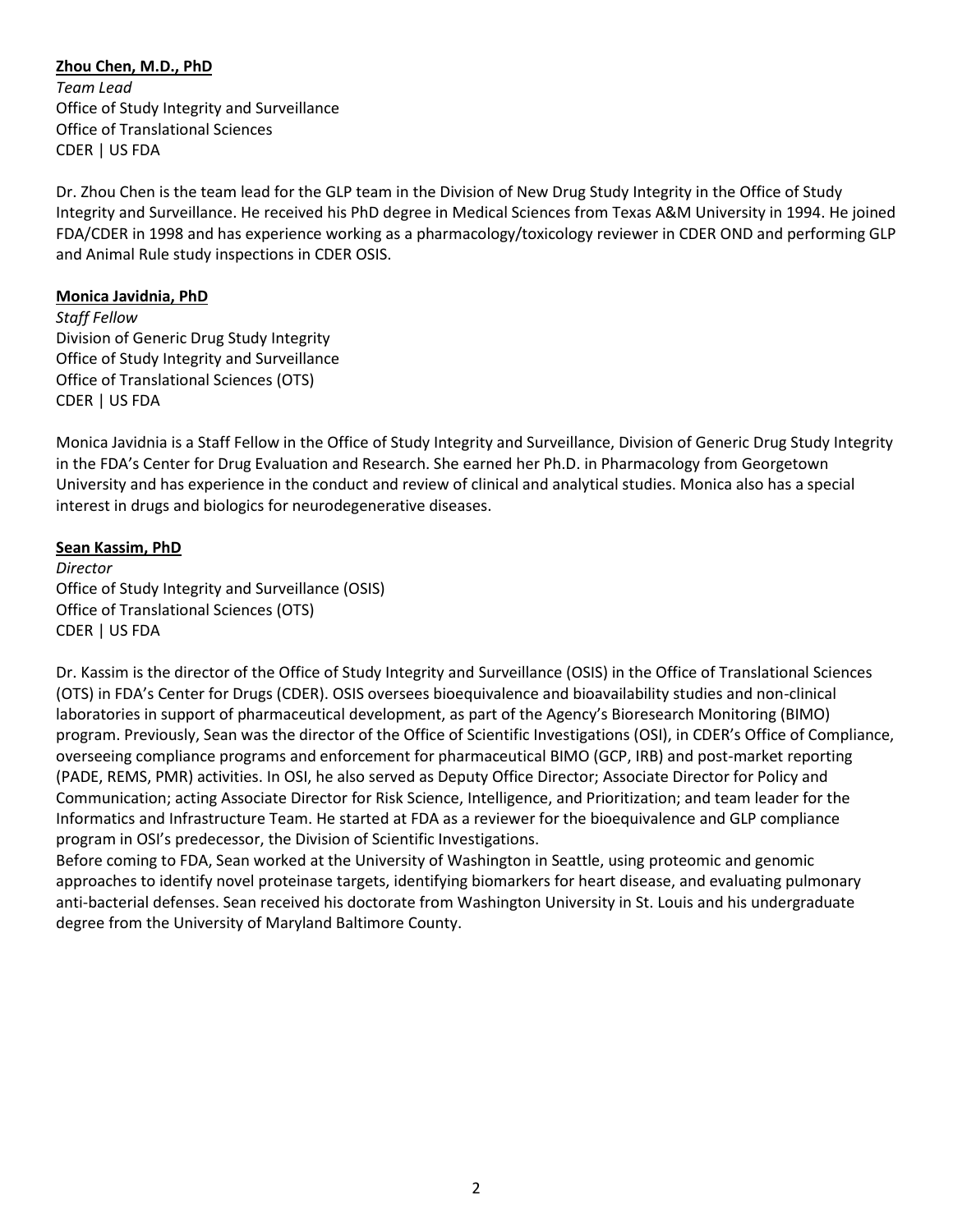## **Lynda Lanning, D.V.M., DABT**

Division of New Drug Study Integrity (DNDSI) Office of Study Integrity and Surveillance Office of Translational Sciences (OTS) CDER | US FDA

Lynda Lanning, D.V.M, DABT is a member of the GLP Team in the Office of Study Integrity and Surveillance, CDER. She received her D.V.M. from Auburn University, completed a pathology residency at Argonne National Laboratory/University of Chicago and is a Diplomate of the American Board of Toxicology. At the FDA, Dr. Lanning conducts and evaluates inspections of nonclinical studies submitted in support of pharmaceutical development. She is a member of the Whole-slide imaging working group (WG), Data Integrity/Quality Systems for BA/BE studies WG, BIMO Compliance Program subcommittee, FDA Animal Welfare Council Subcommittee, GLP Update WG, CDISC/STP/FDA WG for Tumor Combinations and the ESTP International Clinical Pathology WG. Prior to joining FDA, she served as the toxicologist/toxicologic pathologist in the Office of Regulatory Affairs, DMID, NIAID, NIH for 11 years. Her expertise in toxicologic pathology, regulatory toxicology, safety assessment, drug development and regulatory strategy was used extensively at NIAID to assist in the development of small molecules and biologics to treat or prevent diseases including TB, zika, filoviruses, EEE/WEE, anthrax, malaria, schistosomiasis, plague, tularemia, Burkholderia, Hendra, Nipah and influenza. She was responsible for making complex regulatory and development recommendations based on results of nonclinical studies and served as lead auditor and monitor for DMID-supported GLP-compliant and non-GLP studies intended for submission to the FDA including those supporting Animal Model Qualification and studies submitted under the Animal Rule. She was regulatory manager and toxicologist/pathologist for 4 AMQ packages (plague, tularemia and anthrax- cynomolgus macaque, NZW), 6 PINDs and 3 Master Files and played a key role in leading the NIAID Team through the successful Advisory Committee meeting and subsequent approval of ciprofloxacin label change adding the treatment of pneumonic plague.

Prior to NIAID, her professional experience included work with National Toxicology Program (peer review pathologist), in vivarium management, medical device product development, regulatory nonclinical pharmaceutical safety assessment (small molecule and biologics), and development of unique compounds for biodefense, zoonotic and orphan diseases. She has authored numerous peer-reviewed publications and is an active member of national and international professional societies related to laboratory animal science, toxicology and toxicologic pathology.

#### **Amanda Lewin, PhD**

Division of Generic Drug Study Integrity (DGDSI) Office of Study Integrity and Surveillance Office of Translational Sciences (OTS) CDER | US FDA

Amanda Lewin is a team lead in the Division of Generic Drug Study Integrity (DGDSI). She was previously a reviewer in the Division of New Drug Study Integrity (DNDSI) and planned, conducted, and directed regulatory inspections in support of ANDAs, NDAs, and BLAs. Before joining OSIS in 2016, Amanda completed her Ph.D. in Pharmacology at Georgetown University, her MFS in Forensic Toxicology from The George Washington University, and BS in Chemistry from the University of California, Santa Barbara.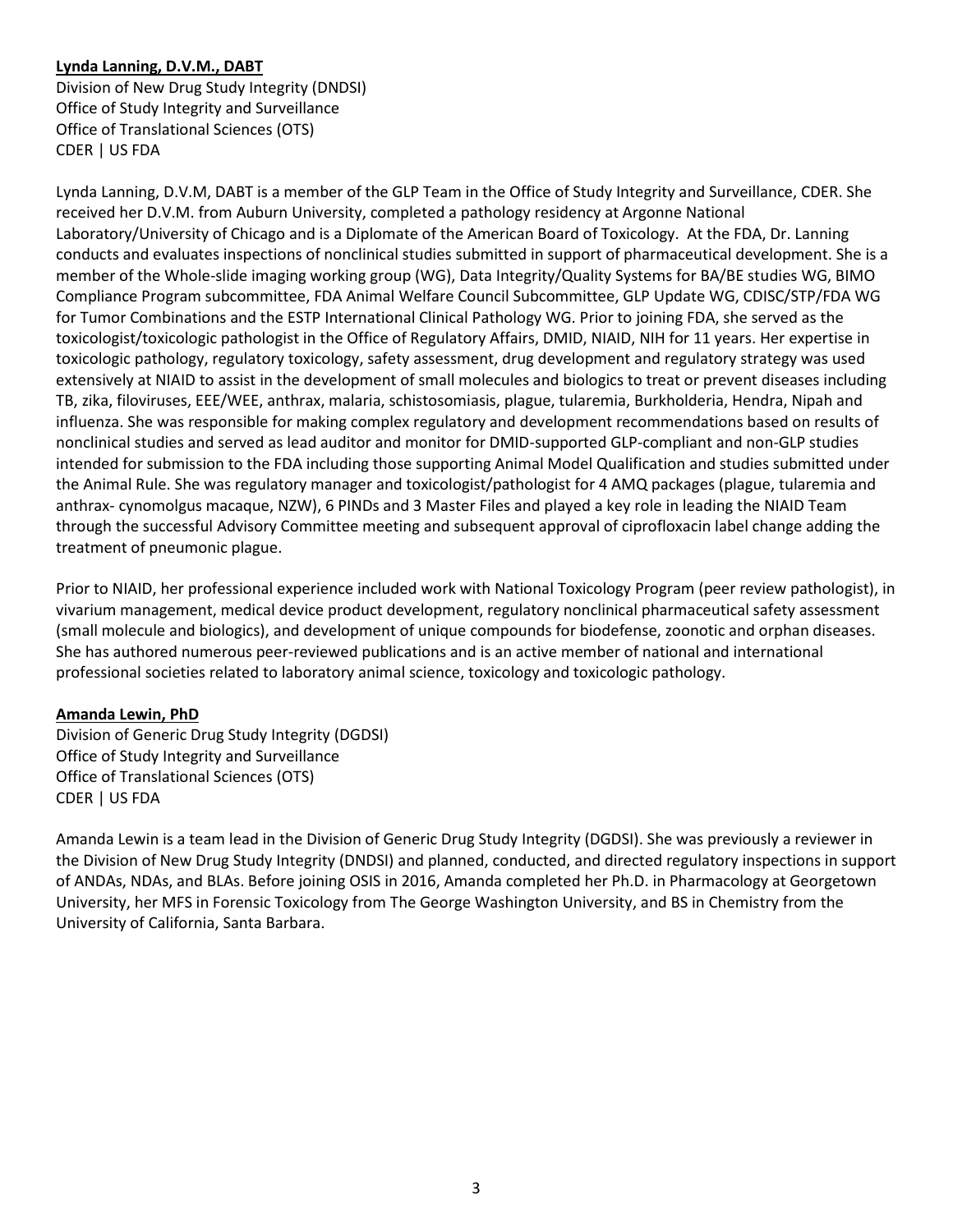## **Xingfang Li, M.D., RAC**

*Pharmacologist* Division of Generic Drug Scientific Integrity Office of Study Integrity and Surveillance Office of Translational Sciences (OTS) CDER | US FDA

Dr. Xingfang Li is a Pharmacologist in the Division of Generic Drug Scientific Integrity, within the Office of Study Integrity and Surveillance/Office of Translational Sciences/Center for Drug Evaluation and Research at the U.S. Food and Drug Administration. Dr. Li started at the FDA in 2010 as an FDA Commissioner's Fellow in the Office of Chief Scientific Officer, and then joined the Office of Study Integrity and Surveillance in 2012. In OSIS, Dr. Li has coordinated, conducted, and reviewed FDA BIMO clinical and analytical inspections in support of NDAs, ANDAs, BLAs, Biosimilars, and INDs. She was a member of the Revision Working Group for the clinical portion of CP 7348.003. Prior to her FDA career, she had 13 years of experience in the US pharmaceutical industry. Dr. Li has education and training in medicine, biomedical informatics, and neuroscience.

#### **Sripal Reddy Mada, PhD**

*Pharmacologist* Division of Generic Drug Study Integrity Office of Study Integrity and Surveillance Office of Translational Sciences (OTS) CDER | US FDA

Sripal Reddy Mada joined the FDA in 2008 as clinical pharmacologist in the Office of Clinical Pharmacology (OCP). Later moved to Office of Scientific Investigations (OSI), Office of Compliance (OC), and is currently a senior pharmacologist in Office of Study Integrity and Surveillance (OSIS), Office of Translational Sciences (OTS).

Received bachelor's in pharmacy and Ph.D. in pharmaceutical sciences from the Kakatiya University, India. Completed post-doctoral research in Sol Sherry Thrombosis Research Center, Temple University School of Medicine, Philadelphia, PA. Before joining FDA, was a research assistant professor in University of Pittsburgh School of Pharmacy, Pittsburgh, PA. Regulatory experience includes evaluation of bioanalysis for bioavailability / bioequivalence, pharmacokinetic, and clinical pharmacology studies submitted under INDs, NDAs BLAs and ANDAs. Have good experience in on-site inspections and remote record reviews of clinical and bioanalytical facilities across the globe, actively involved in regulatory policy, guidance development, conferences and workshops related to bioanalysis.

#### **Gajendiran Mahadevan, PhD**

*Pharmacologist* Office of Study Integrity and Surveillance Office of Translational Sciences (OTS) CDER | US FDA

Gajendiran Mahadevan, Ph.D., Pharmacologist joined the Agency as an FDA Commissioner Fellow in the Center for Veterinary Medicine and later moved to Center for Drug Evaluations and Research in the Office of Study Integrity and Surveillance. He has been involved in the Bioresearch Monitoring program for conducting inspections and alternative inspections.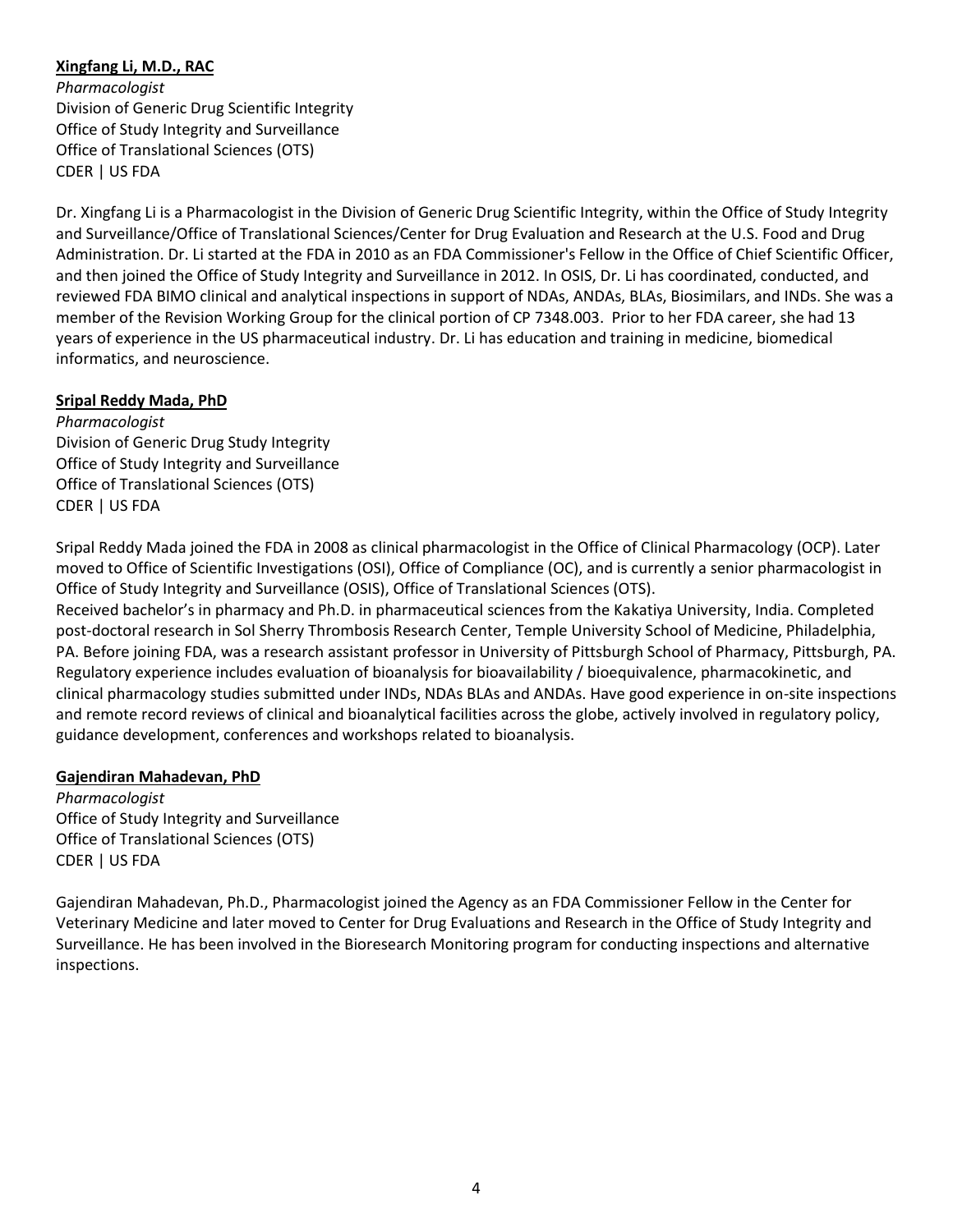## **Tahseen Mirza, PhD**

*Associate Office Director for Regulatory Affairs* US Food and Drug Administration

Dr. Tahseen Mirza is an accomplished scientist and leader with over twenty years of industrial and regulatory experience in the areas of generic and branded pharmaceutical development. He holds a Ph.D. in Pharmaceutical Sciences from University of Cincinnati. In his current job, Dr. Mirza is Division Director of the FDA Office of Manufacturing and Product Quality's (OMPQ) Division of Policy, Collaboration and Data Operations (DPCDO). Prior to joining OMPQ, Dr. Mirza was the Deputy Director of the Division of Product Quality Research (DPQR), within The Office of Pharmaceutical Science's (OPS) Office of Testing and Research (OTR). Before joining the FDA, he was a Director in the Technical R&D department of Novartis Pharmaceutical Corp, East Hanover, NJ. During his career, Tahseen has led groups of chemists and Ph.D. level scientists in various R&D and QC/QA departments and is well versed in both early and late phase product development. He has enabled the transfer of manufacturing processes and analytical methods globally between R & D and manufacturing and contract manufacturers. He has also worked in various capacities for Sanofi Aventis, Merial/Merck and the United States Pharmacopeia. At the USP he served as a USP Liaison between FDA, industry and three USP Expert Committees; Dissolution and Bioavailability (Biopharmaceutics), Pharmaceutical Dosage Forms and Biostatistics he coordinated the efforts towards establishing sound analytical methods and compendial monograph standards. He has lectured and trained industry and FDA scientists in Manufacturing Science, Biopharmaceutics and Dissolution. He has moderated national and international conferences and workshops on variety of topics such as drug release, dissolution, QbD and PAT. Dr. Mirza has lectured and trained industry and FDA scientists in Manufacturing Science, Biopharmaceutics and Dissolution. He has co-authored more than 30 research articles. He has moderated national and international conferences and workshops on variety of topics such as drug release, dissolution, QbD and PAT. Dr. Mirza is the founding Chairman of the AAPS focus group, In Vitro Release and Dissolution.

### **Doug B. Pham, Pharm.D., J.D.**

*Associate Director of Clinical Policy* Office of Study Integrity and Surveillance Office of Translational Sciences (OTS) CDER | US FDA

Doug Pham is the Associate Director for Clinical Policy in the Office of Study Integrity and Surveillance in the FDA's Center for Drug Evaluation and Research. He received a pharmacy degree from Oregon State University and his law degree from the University of Oregon. Doug recently joined OSIS after 10 years in CDER's Office of Compliance and is currently focused on developing and improving the clinical BA/BE inspection program.

## **Sarmistha Sanyal, PhD**

*Chemist* Division of Generic Drugs Study Integrity | Office of Study Integrity and Surveillance Office of Translational Sciences (OTS) CDER | US FDA

Sarmistha Sanyal is a Chemist in the Office of Study Integrity and Surveillance within FDA's Center for Drug Evaluation and Research. She received a Ph.D. in biochemistry from University of Minnesota 2010. Sarmistha has experience in conducting inspections/remote record reviews for bioequivalent and bioavailability studies. She has extensive experience to use knowledge management technique to support CDER's regulatory information infrastructure. As a team member of CDER's Biomarker Qualification Program, she had contributed towards Guidance and policy development of biomarkers as a Drug Development Tool (DDT).